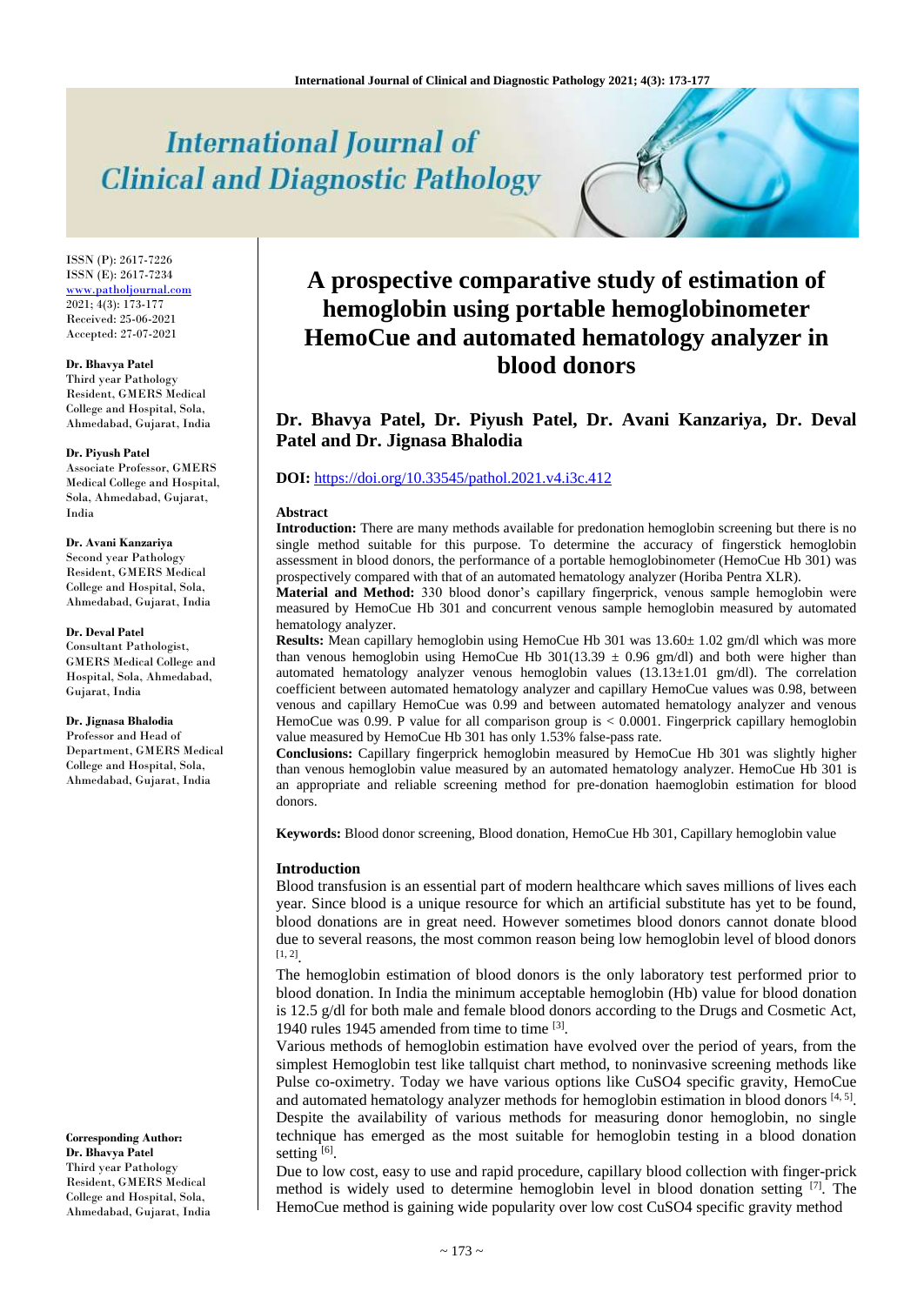because it is portable and easy to use and gives accurate numerical hemoglobin value if it is standardized. The HemoCue is a portable, battery operated photometric device, being widely used as a point of care device for hemoglobin estimation in outdoor/indoor blood donation settings and critical care areas in health facilities. The gold standard method for hemoglobin estimation is cyanmethemoglobin method [8] .

Hemoglobin screening of blood donors is very much essential because blood donation process should not harm the blood donor and it prevents anemic blood donor to donate blood. This also ensures that the patient who received packed red cell transfusion has optimum hemoglobin dose. So, it is very much necessary to screen the blood donor by appropriate hemoglobin estimation method. Since every single blood unit matters for a blood bank, hemoglobin estimation method should also be able to avoid unnecessary deferrals, should be smoothly incorporable into the operational practices and should have a reasonable cost<sup>9</sup>. The aim of this study is to compare capillary and venous hemoglobin values measured by the HemoCue with venous hemoglobin value measured by a fully automated hematology analyzer and to evaluate accuracy and reliability of HemoCue Hb 301 in measuring hemoglobin estimation value in blood donors who were accepted for blood donation in our blood bank.

#### **Materials and Methods**

This prospective study was conducted on the 330 blood donors who have donated blood in the blood bank, GMERS Medical College and General Hospital, Sola, Ahmedabad, Gujarat, from 1<sup>st</sup> March 2021 to 31<sup>st</sup> May 2021 over a period of three months. All blood donors in this study underwent a routine blood donor screening method including hemoglobin estimation by trained blood bank staff prior to blood donation. Informed consent was taken for blood donation.

#### **Inclusion Criteria**

Whole blood donors who came to blood bank during the time period of study and were declared medically fit to donate blood by qualified medical officer by standard blood donor screening criteria, having hemoglobin value  $\geq 12.5$ g/dL measured by HemoCue Hb 301.

#### **Exclusion Criteria**

Whole blood donors declared medically not fit to donate blood by a qualified medical officer by standard blood donor screening criteria having hemoglobin value <12.5 g/dL measured by HemoCue Hb 301.

Hemoglobin of each donor was measured by HemoCue Hb 301 using fingerprick capillary blood sample. Ring finger of the left hand was used for the prick. A finger prick was made using a sterile disposable lancet (Twist lancet, 30 G), after thorough cleaning of the finger with a spirit swab. The first drop was wiped off by dry cotton swab. A drop of blood was then drawn into a microcuvette by capillary action without applying any force on the finger. The blood filled microcuvette was placed in a given slot of the HemoCue Hb 301 photometer. After a few seconds ( $\leq 10$ ) seconds), the hemoglobin reading appeared on the screen of the HemoCue Hb 301 device. Slot of the microcuvette was closed in between measurements.

Immediately following capillary sample testing in screening area, the donor was moved to a donor phlebotomy recliner chair in the blood donation area. Then two milliliters venous

sample was collected from each donor before blood donation in EDTA vials, coated with dipotassium salt of EDTA. The EDTA blood sample was mixed well by 8–10 times gentle inversion. Hemoglobin was estimated in the venous sample using HemoCue Hb 301 immediately and in automated hematology analyzer (Horiba pentra XLR) as soon as possible within 30 minutes. Venous hemoglobin estimation was performed using the same HemoCue Hb 301 device which was used for the fingerprick capillary sample hemoglobin estimation. Since the volume of the capillary blood was small, it was not possible to measure hemoglobin from it in the automated hematology analyzer (Horiba pentra XLR). The hemoglobin value measured by the automated hematology analyzer (Horiba pentra XLR) was taken as reference value.

#### **Results**

Age group wise and gender wise distribution of blood donors (total 330) is shown in table 1.

**Table 1:** Age group wise and gender wise distribution of blood donors

| Age group | Male          | Female      | Total        |
|-----------|---------------|-------------|--------------|
| 18-30     | 170 (94.98%)  | $9(5.02\%)$ | 179 (54.24%) |
| $31-40$   | 91 (97.85 %)  | 2(2.15%)    | 93 (28.18%)  |
| 41-50     | 47(97.92%)    | 1 (2.08%    | 48 (14.55)   |
| 51-60     | 10(100%)      | $0(0\%)$    | 10(3.03)     |
|           | 318 (96.36 %) | 12 (3.64 %) | 330 (100%)   |

It can be seen from table 1 that 318 (96.36%) were male and 12 (3.64%) were female donors. Age group 18-30 years (54.24%) showed maximum number of blood donors while 51-60 years (3.03%) showed minimum number of blood donors. Among all the blood donors, the mean age of blood donors was 26 years.

Hemoglobin estimation value measured by automated hematology analyzer Horiba Pentra XLR was taken as a reference value. According to the reference value, two groups of blood donors were formed. One group of blood donors had hemoglobin value  $\geq 12.5$ gm/dl and other group of blood donors had hemoglobin value < 12.5gm/dl. (Table 2)

**Table 2:** Distribution of blood donors in two groups according to hemoglobin estimation value by automated hematology analyzer.



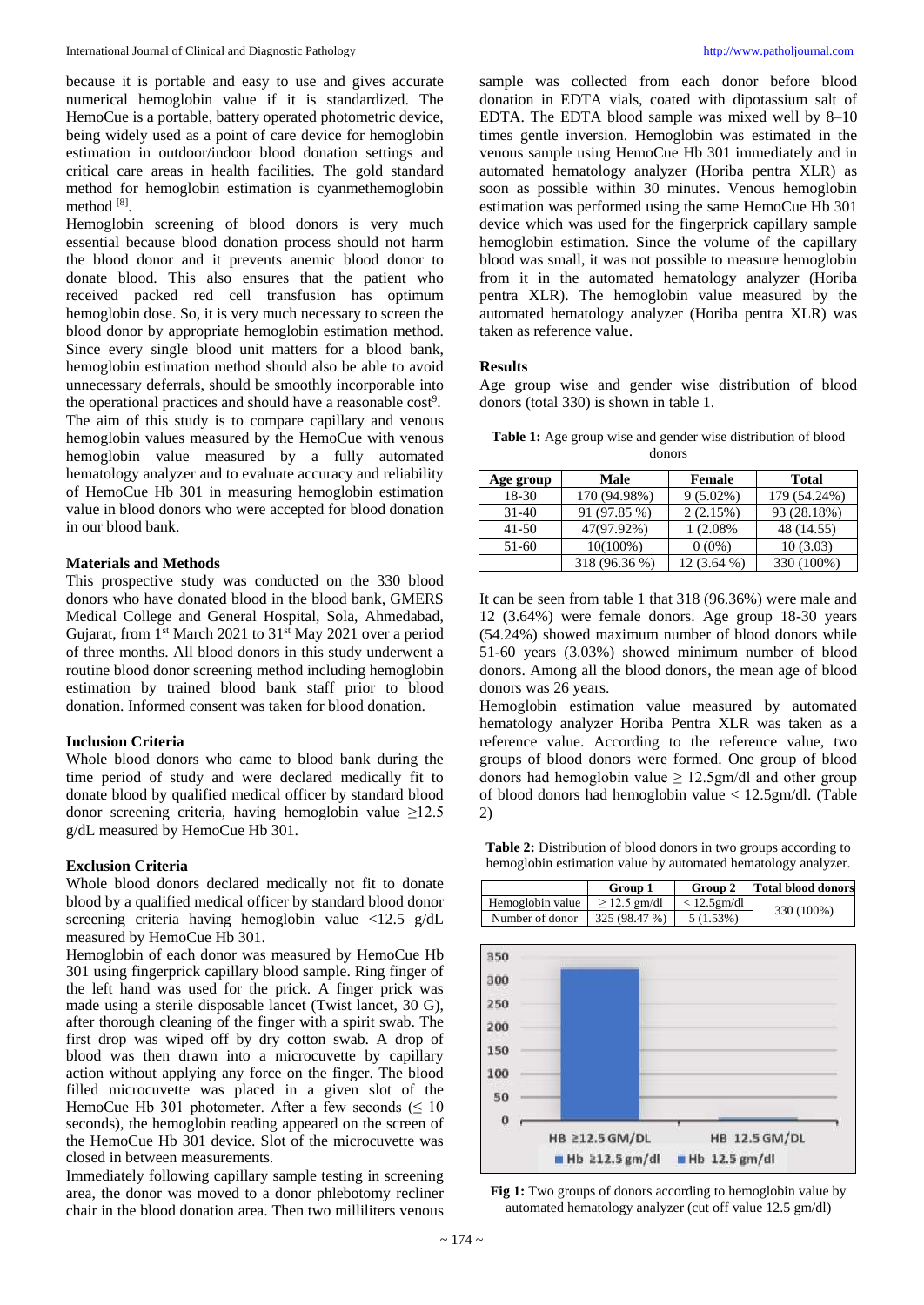It can be seen from table 2 that 325 (98.47%) donors had  $\geq$ 12.5gm/dl hemoglobin while 5 (1.53%) donors had < 12.5gm/dl hemoglobin estimated by automated hematology analyzer Horiba Pentra XLR.

We estimated hemoglobin value using capillary and venous

sample by HemoCue Hb301 and automated hematology analyzer Horiba Pentra XLR. Mean hemoglobin value, mean hemoglobin difference, correlation coefficient and P value were obtained by statistical analysis and paired comparison as shown in table 3.

| Table 3: Paired comparison of capillary and venous sample hemoglobin determination by HemoCue Hb301 and automated hematology |
|------------------------------------------------------------------------------------------------------------------------------|
| analyzer:                                                                                                                    |

|                                                                          | <b>Total No</b> | $Hb$ gm/dL<br>(mean $\pm$ SD | <b>Mean Difference</b><br>$(Hb \text{ gm}/dl)$ | Correlation<br>coefficient (r) | P value  |
|--------------------------------------------------------------------------|-----------------|------------------------------|------------------------------------------------|--------------------------------|----------|
| Automated hematology analyzer hemoglobin VS Capillary HemoCue hemoglobin | 330             | $13.13 \pm 1.01$             | 0.47                                           | 0.98                           | < 0.0001 |
|                                                                          | 330             | $13.60 \pm 1.02$             |                                                |                                |          |
| Automated hematology analyzer hemoglobin VS Venous HemoCue hemoglobin    | 330             | $13.13 \pm 1.01$             | 0.26                                           | 00.99                          | < 0.0001 |
|                                                                          | 330             | $13.39 \pm 0.96$             |                                                |                                |          |
| Venous HemoCue hemoglobin VS Capillary HemoCue hemoglobin                | 330             | $13.39 \pm 0.96$             | 0.20                                           | 0.99                           | < 0.0001 |
|                                                                          | 330             | $13.60 \pm 1.02$             |                                                |                                |          |

It can be seen from table 3 that mean capillary hemoglobin using HemoCue Hb 301 was  $13.60 \pm 1.02$  gm/dl, which was more than venous hemoglobin using HemoCue Hb  $301(13.39 \pm 0.96 \text{ gm/dl})$  and both were higher than automated hematology analyzer venous hemoglobin values  $(13.13\pm1.01 \text{ gm/dl})$ . The mean hemoglobin difference between automated hematology analyzer and capillary HemoCue values was 0.47 gm/dl while between automated hematology analyzer and venous HemoCue was 0.26 gm/dl and between venous and capillary HemoCue was 0.20 gm/dl. The correlation coefficient between automated hematology analyzer and capillary HemoCue values was 0.98, between venous and capillary HemoCue was 0.99 and between automated hematology analyzer and venous HemoCue was 0.99. P value for all comparison group was < 0.0001.

#### **Discussion**

For blood collection, an appropriate hemoglobin screening method should be available to accept as many suitable donors as possible and to prevent any inappropriate deferrals. Unnecessary donor deferral (range from 0.4-16%) due to inaccurate hemoglobin estimation will lead to permanent blood donor loss [5].

In our study 318 (96.36%) were male and 12 (3.64%) were female donors. Female donors were fewer as compared to male donors, may be due to social customs and social misbelief that females cannot donate blood, so fewer number of female donors are willing for blood donation, even if female blood donors come for blood donation, they were mostly deferred due to high prevalence of anemia in Indian females.

In our study most common age group of blood donors was 18-30 years while 51-60 years was least common. 18-30 years age group comprised of young people having least comorbidities and least deferral as compared to 51-60 years age group which comprised of donors having more comorbidities and deferral.

In this study, the accuracy of a portable hemoglobinometer (HemoCue Hb 301) was evaluated by comparing capillary and venous hemoglobin values obtained using the hemoglobinometer (HemoCue Hb 301), to venous hemoglobin values obtained by an automated hematology analyzer (Horiba Pentra XLR).

We found that hemoglobin value of fingerprick (capillary) samples in blood donors using a HemoCue Hb 301 portable hemoglobinometer were slightly higher than values in concurrently drawn venous samples, which were closely correlated with venous hemoglobin results from an

automated hematology analyzer. This may be because of the composition of a drop of blood obtained from the capillaries by fingerprick technique is not the same as blood obtained from a vessel by venipuncture. The fingerprick blood drop reflects the content of blood from various loop capillaries and small arterioles and venules in the finger. The fingerprick sample is also dependent on skin thickness, temperature of the skin, depth of penetration of the lancet and potential milking of the finger by the phlebotomist. Attention for training and periodic competency assessments of staff performing fingerprick hemoglobin assessments is a critical part of this evaluation of hemoglobin eligibility standards, with the intent of improving both the blood supply and the safety of blood donation.

Venous sampling provides a more reliable assessment of hemoglobin as it reflects the blood coursing through the veins, heart and arteries. Regulatory agencies do not specify the best technique for obtaining blood samples for hemoglobin testing to qualify individuals for blood donations. Each collection technique and testing method has its own variations and limitations. However, these differences should not be so significant as to compromise the donor's health and safety [10, 11, 12, 13].

Comparison of capillary hemoglobin values and venous hemoglobin values in various studies seen in Table 4.

**Table 4:** Comparison of capillary and venous hemoglobin values:

|                                | Mean value of<br>capillary hemoglobin | Mean value of<br>venous hemoglobin |  |
|--------------------------------|---------------------------------------|------------------------------------|--|
|                                | (g/dL)                                | (g/dL)                             |  |
| Present study                  | $13.60 \pm 1.02$                      | $13.39 \pm 0.96$                   |  |
| Patel <i>et al.</i> $[14]$     | $14.05 \pm 1.51$                      | $13.62 \pm 1.23$                   |  |
| Singh et al. $[20]$            | $14.32 + 1.41$                        | $14.40 \pm 1.54$                   |  |
| Pi et al. $^{[15]}$ .          | $13.5 + 1.02$                         | $13.26 + 0.72$                     |  |
| Radtke et al. $[16]$           | $14.99 \pm 1.28$ (male)               | $14.59 \pm 1.15$ (male)            |  |
|                                | $13.32 \pm 1.1$ (female)              | $12.97 \pm 1.07$ (female)          |  |
| Darragh et al. <sup>[17]</sup> | $13.1 \pm 0.2$ (male)                 | $14.1 \pm 0.7$ (male)              |  |
|                                | $12.1 \pm 0.2$ (female)               | $12.8 \pm 0.6$ (female)            |  |
| Zeimann et al. $^{[18]}$       | $15.59 \pm 1.08$ (male)               | $15.38 \pm 0.87$ (male)            |  |
|                                | $13.73 \pm 1.01$ (female)             | $13.64 \pm 0.91$ (female)          |  |
| Rudolf Oliveira et al. [19]    | $14.8 \pm 1.5$                        | $14.4 + 1.4$                       |  |

Findings from present study and various studies done by different authors are shown in table 4. Present study findings show capillary hemoglobin value is higher than venous hemoglobin value. Findings from various studies done by Singh *et al.*, Patel *et al.*, Pi *et al.* , Radtke *et al.*, Darragh *et al.*, Zeimann *et al.* and Rudolf Oliveira *et al.* are also similar as present study findings [14, 15, 16, 17, 18, 19, 20] .

Previous studies in non-donor populations suggest that capillary HemoCue hemoglobin values are higher than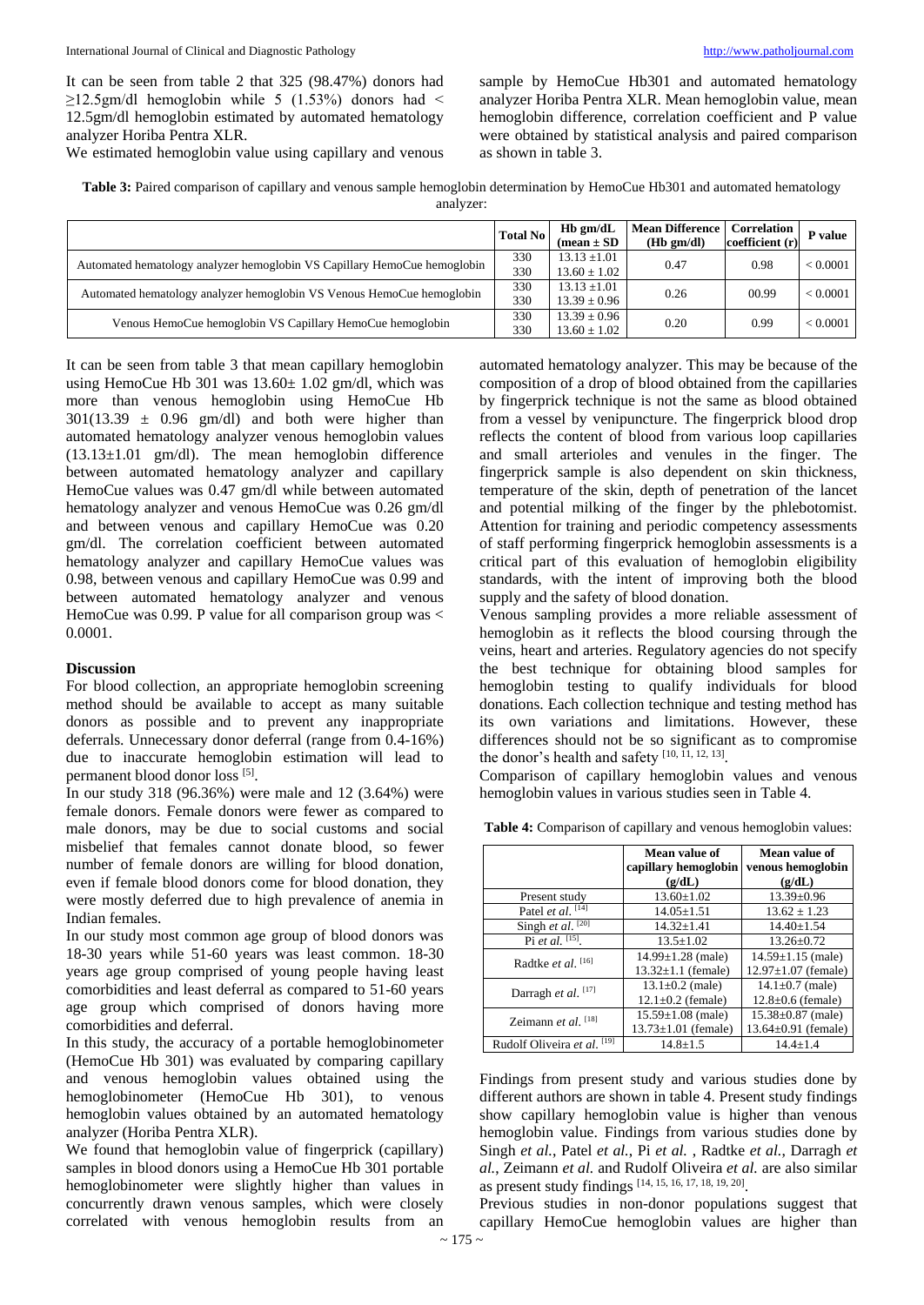venous HemoCue hemoglobin values. However, these studies did not focus on healthy blood donors who are eligible for blood donation according to hemoglobin acceptance criteria<sup>[21]</sup>.

Study done by Patel *et al.* [14] shows capillary hemoglobin values measured by HemoCue  $(14.05 \pm 1.51 \text{ gm/dl})$  was higher than venous hemoglobin values measured by HemoCue (13.89  $\pm$  1.31 gm/dl) and both were higher than venous hemoglobin values measured by automated hematology analyzer (13.62  $\pm$  1.23 gm/dl). These findings are consistent with our study which show mean capillary hemoglobin measured by HemoCue Hb 301 was  $13.60\pm1.02$ gm/dl followed by venous hemoglobin measured by HemoCue Hb  $301(13.39 \pm 0.96 \text{ gm/dl})$  followed by venous hemoglobin values measured by automated hematology analyzer (13.13±1.01 gm/dl).

The hemoglobin value obtained by automated hematology analyzer was considered as gold standared <sup>[21]</sup>. Donor acceptance criteria for hemoglobin value is  $\geq 12.5$ gm/dl as per Indian Drugs and Cosmetic Act, 1940 amendment from time to time <sup>[3]</sup>. Findings from table 2 shows that out of total 330 samples, 325 samples with Hb  $\geq$ 12.5 g/dL and 5 samples with  $Hb < 12.5$  g/dL measured by Horiba Pentra XLR automated hematology analyzer taken were as gold standard reference method. So, fingerprick capillary hemoglobin value measured by HemoCue Hb 301 has 1.53% false-pass rate. Foreign study done by Patel at el at USA has  $6\%$  false-pass rate  $[14]$  which is higher than our study. This may be because they used HemoCue Hb 201 which is an old version of HemoCue Hb 301. HemoCue Hb 301 is latest version which uses reagent free hemoglobin cuvette which has very less number of affecting factors like moisture which interferes with hemoglobin measurement done by HemoCue Hb 301 machine. We found this 1.53% false-pass rate to be operationally acceptable and within the range reported by other investigators [22].

These findings show hemoglobin measured by HemoCue Hb 301 is very much reliable and accurate.

#### **Conclusion**

The method used for hemoglobin screening of blood donors should be accurate, reliable and affording. The main purpose of the screening hemoglobin test is to prevent the development or worsening of anemia in blood donors as well as to reduce false rejection rate.

Fingerprick capillary hemoglobin value measured by HemoCue Hb 301 is slightly higher than automated hematology analyzer Horiba Pentra XLR.

Although hemoglobin measured by automated hematology analyzer is gold standard but it is not easy to transport, requires electricity and venous blood sample. While HemoCue Hb 301 is portable, easy to transport, battery operated instrument, fingerprick capillary blood sample required and easy to use with minimum staff training. Because of HemoCue Hb 301 accuracy, efficacy, utility, time taken, cost effectiveness and acceptable false rate in estimation of hemoglobin, we conclude that HemoCue Hb 301 is an appropriate and reliable screening method for predonation hemoglobin estimation for blood donors.

#### **References**

1. Nasserinejad K, de Kort W, Baart M, Komárek A, van Rosmalen J, Lesaffre E. Predicting hemoglobin levels in whole blood donors using transition models and mixed effects models. BMC medical research methodology 2013;13(1):1-9.

- 2. European Directorate for the Quality of Medicines. Guide For The Preparation, Use And Quality Assurance Of Blood Components: Recommendation. No. R (95) 15. Council of Europe 2020.
- 3. The Drugs and Cosmetics Act 1940 and the Drugs and Cosmetics Rules 1945, Amendment upto 30th September 1999.
- 4. Seema Gupta, Ruhi Mehra, Atul Jain and Ujwala Maheshwari, Comparative study of hemoglobin estimation of blood donors by specific gravity (CuSO4), HemoCue and Automated cell counter methods. International Journal of Recent Scientific Research 2015;6(8):5608-5611.
- 5. Mohan G, Bhaskaran R, Sudha SP, Thomas T. Comparison of pre donation hemoglobin screening methods–implications of quality and cost. Int J Contemp Med Res 2016;3(7):2064.
- 6. Tondon R, Verma A, Pandey P, Chaudhary R. Quality evaluation of four hemoglobin screening methods in a blood donor setting along with their comparative cost analysis in an Indian scenario. Asian journal of transfusion science 2009;3(2):66.
- 7. Pagliaro P, Belardinelli A, Boko V *et al*. A noninvasive strategy for haemoglobin screening of blood donors. Blood Transfus 2014;12:458-63.
- 8. Sanchis-Gomar F, Cortell-Ballester J, Pareja-Galeano H, *et al*. Hemoglobin point-of-care testing: the HemoCue system. J Lab Autom 2013;18:198-205.
- 9. Chaudhary R, Dubey A, Sonker A. Techniques used for the screening of hemoglobin levels in blood donors: current insights and future directions. Journal of blood medicine 2017;8:75.
- 10. Radtke H, Polat G, Kalus U, Salama A, Kiesewetter H. Hemoglobin screening in prospective blood donors: Comparison of different blood samples and different quantitative methods. Transf Apher Sci 2005;33:31-35.
- 11. Schalk E, Heim MU, Koenigsmann M, Jentsch‐Ullrich K. Use of capillary blood count parameters in adults. Vox sanguinis 2007;93(4):348-53.
- 12. Neufeld L, García-Guerra A, Sánchez-Francia D, Newton-Sánchez O, Ramírez-Villalobos MD, Rivera-Dommarco J. Hemoglobin measured by HemoCue and a reference method in venous and capillary blood: a validation study. Salud pública de México 2002;44:219- 27.
- 13. Daae LN, Halvorsen S, Mathisen PM, Mironska K. A comparison between haematological parameters in 'capillary' and venous blood from healthy adults. Scandinavian journal of clinical and laboratory investigation 1988;48(7):723-6.
- 14. Patel AJ, Wesley R, Leitman SF, Bryant BJ. Capillary versus venous haemoglobin determination in the assessment of healthy blood donors. Vox sanguinis 2013;104(4):317-23.
- 15. Pi DW, Krikler SH, Sparling TG, Carter CJ, Wadsworth LD. Reappraisal of optimal hemoglobin standards for female blood donors in Canada. Transfusion 1994;31(1):7-10.
- 16. Radtke H, Polat G, Kalus U, Salama A, Kiesewetter H. Hemoglobin screening in prospective blood donors: comparison of different blood samples and different quantitative methods. Transfus Apher Sci 2005;33(1):31-35.
- 17. Darragh E, McSweeney E, Ekin C, Kinsella A, Murphy